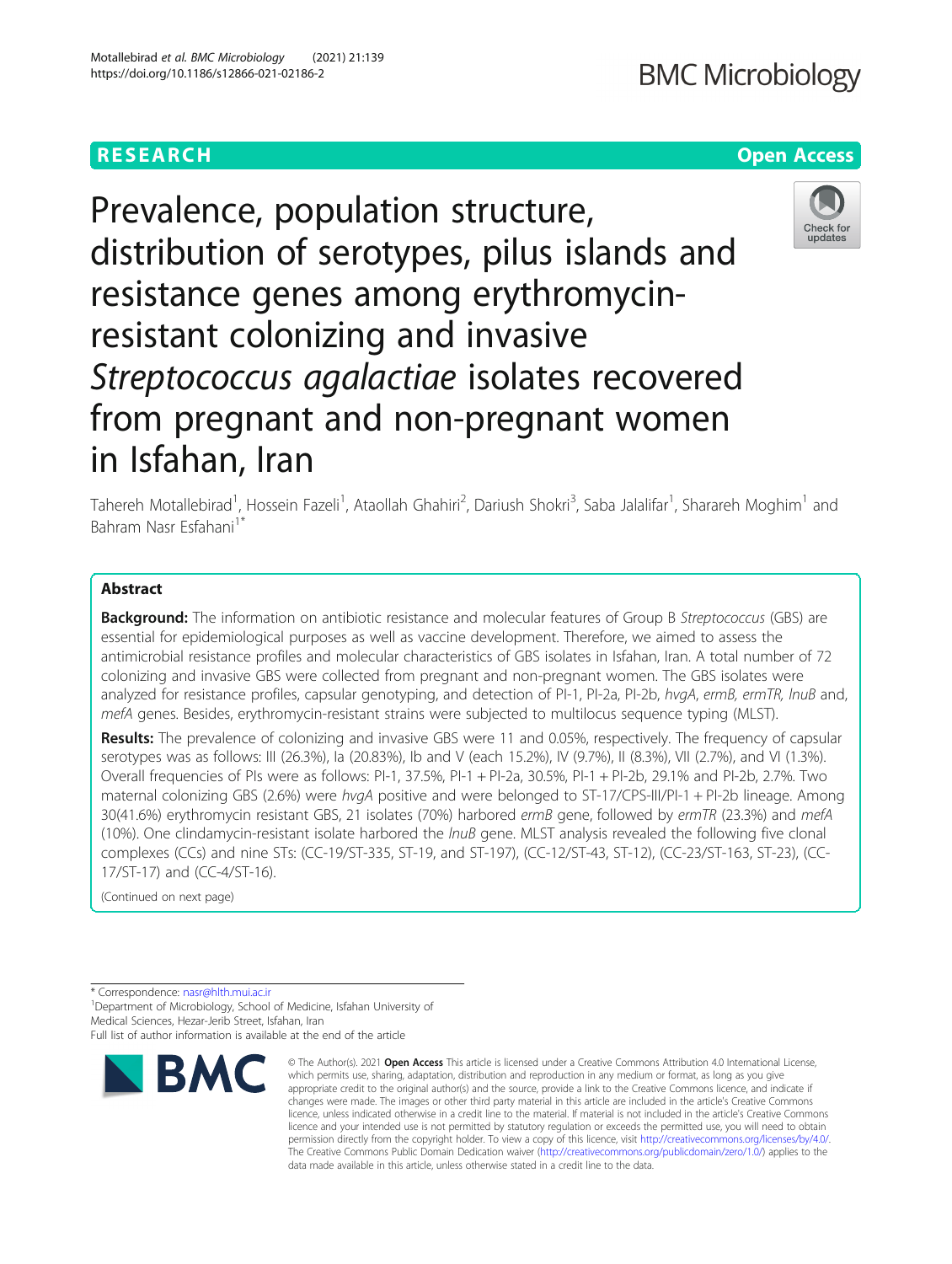# (Continued from previous page)

Conclusion: The study shows an alarmingly high prevalence of erythromycin-resistant GBS in Iran. In addition, we report dissemination of ST-335/CPS-III clone associated with tetracycline and erythromycin resistance in our region. The distribution of capsular and pilus genotypes varies between invasive and colonizing GBS that could be helpful for vaccine development.

Keywords: Streptococcus agalactiae, Capsular genotyping, Pilus islands, Antibiotic susceptibility, MLST, Iran

# Introduction

Group B Streptococcus (GBS, Streptococcus agalactiae), is regarded as one of the major causes of neonatal sepsis, pneumonia, and meningitis. This bacterium is increasingly associated with invasive infections in men and non-pregnant women and elderly patients with diabetes mellitus, cancer, renal dialysis, and other significant underlying diseases [[1,](#page-9-0) [2\]](#page-9-0).

The incidence of neonatal early-onset GBS infections has decreased since the use of intrapartum antibiotic prophylaxis (IAP) in GBS-colonized pregnant women [\[3](#page-9-0), [4\]](#page-9-0). Penicillin is the drug of choice for intrapartum prophylaxis and treatment of GBS infections. However, reduced susceptibility to penicillin has been reported. Erythromycin, clindamycin, and levofloxacin are used as alternative therapeutic agents for β-lactam allergic patients [[1,](#page-9-0) [5](#page-9-0)]. Unfortunately, the resistance of GBS to macrolides is increasing worldwide [\[6](#page-9-0)–[8\]](#page-9-0). Previous studies have shown that the *ermB*, *ermTR*, and mefA/E genes are involved in the resistance to macrolides [[9](#page-9-0)].

The capsular polysaccharide (CPS) is one of the most important virulence factors and a target helping vaccine development [\[10](#page-9-0)]. At present ten serotypes (Ia, Ib-IX) are identified in GBS strains based on unique serologic properties and distinct biochemical structures of sialic acid-rich CPS [[11\]](#page-9-0). In addition to the capsule, GBS possesses a pilus-like structure mediating adhesion, immune evasion, and host cell invasion [\[12](#page-9-0)]. In GBS three pilus island (PI) alleles have been encoded including PI-1, PI-2a, and PI-2b. Another virulence factor in association with the invasive potential of the GBS strains for the host cells is Hyper virulent GBS adhesin (HvgA) encoded by the *hvgA* gene. This protein confers the ability of GBS strains to cross the intestinal and blood–brain barriers and causes the development of meningitis in infants born to colonized mothers [\[13](#page-9-0)]. CPS, and components of ancillary and backbone proteins of pilus, and HvgA were explored as the vaccine candidates and antibacterial therapeutic targets [[14](#page-9-0)].

Several molecular typing methods have been applied to epidemiological studies, of which Multi-locus sequence typing (MLST) is a robust and convenient method that results in exchangeable data in different labs [[15\]](#page-9-0). Analysis of MLST of the GBS population from different countries revealed that most of the human

colonizing and clinical GBS isolates cluster into six Clonal Complexes (CCs) as follows: CC1, CC10, CC17, CC19, CC23, and CC26  $[16]$  $[16]$ . In previous studies, STs 1 and 19 were considered as major important clones in terms of asymptomatic colonization and ST-23 was the most common ST related to the carriage and invasive GBS [\[17](#page-9-0)]. On the other hand, strains belonging to CC17 were the leading cause of many neonatal invasive infections [[17\]](#page-9-0).

Despite developed countries, there was no data on the prevalence of invasive GBS infection and clonal diversity of GBS strains among adults in Iran. Due to this issue in the current study, we aimed to assess the prevalence, distribution of virulence genes and erythromycin resistance-related genes, capsular typing of colonizing and invasive GBS strains isolated from pregnant and non-pregnant women and genetic diversity and clonality of the erythromycin-resistant population in Isfahan, Iran.

# Results

The prevalence of colonizing and invasive GBS was 11 and 0.05%, respectively. The age range of pregnant women was 18–40 and for non-pregnant women was 48–70 years old.

# Antibiotic susceptibility

The results of antimicrobial susceptibility patterns and D-zone test of 72 GBS isolates are presented in Table [1](#page-2-0). All isolates were susceptible to penicillin, cefepime, ceftriaxone, cefotaxime, and vancomycin and showed high rates of resistance to tetracycline (90.2%), erythromycin (41.6%), and clindamycin (30.5%). The overall percentage of levofloxacin resistance was 9.7%.

Out of 72 GBS isolates, 16 (22.2%) isolates (10 colonizing and six invasive) had MDR pattern. Most MDR isolates were resistant to three antibiotics including tetracycline, erythromycin, and clindamycin. Five MDR isolates were also resistant to levofloxacin.

# Distribution of erythromycin resistance genes

Among the 30 erythromycin-resistant isolates, 18 (60%, Colonizing  $n = 9$ , Invasive  $n = 9$ ), nine (30%, Colonizing  $n = 5$ , Invasive  $n = 4$ ) and three (10%, Colonizing  $n = 1$ , Invasive  $n = 2$ ), had cMLSB, iMLSB and M resistance phenotypes, respectively. A number of four isolates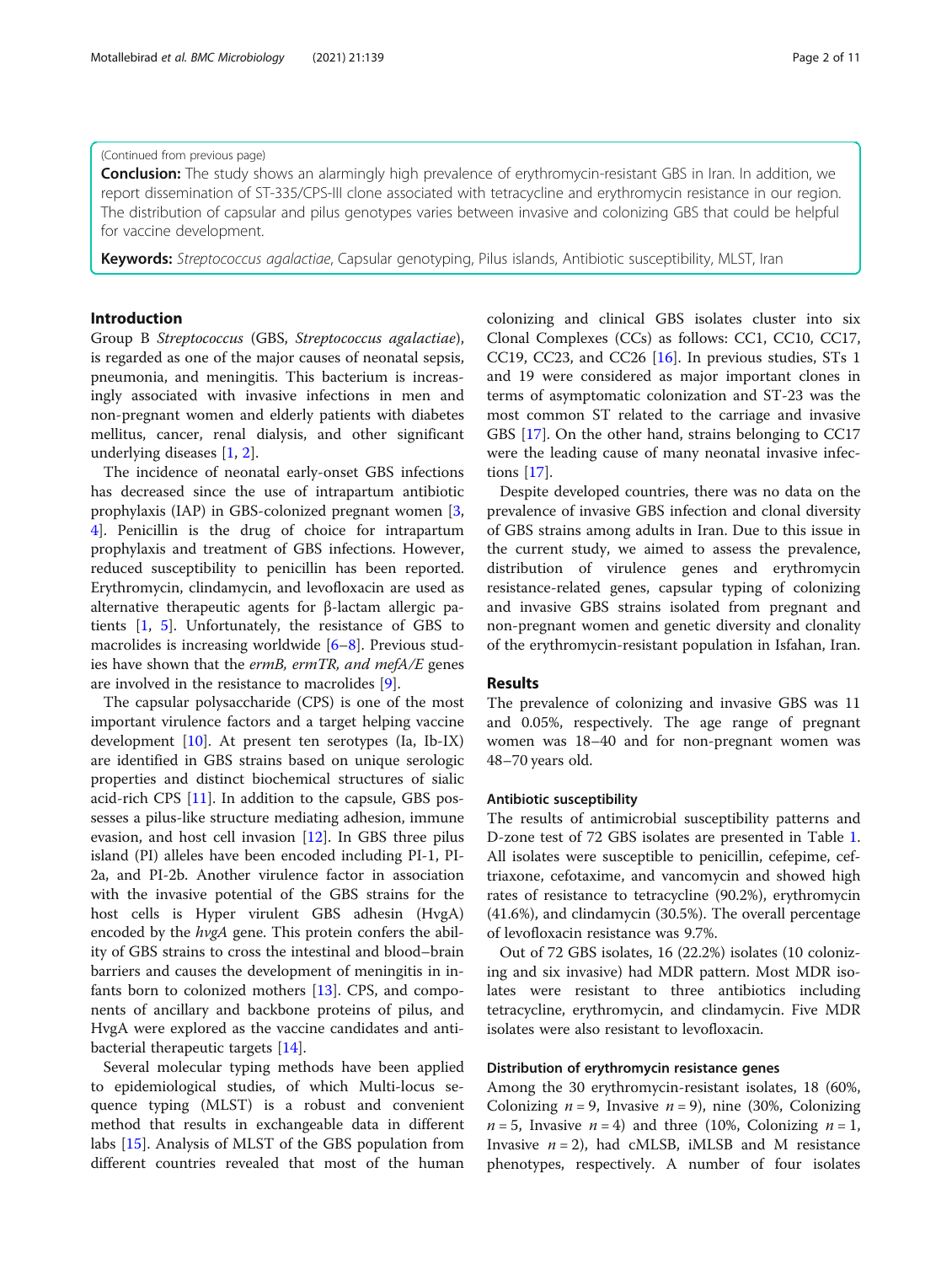|                          | Colonizing n (%) |                                |                          | Invasive n (%) |                          |                                |  |
|--------------------------|------------------|--------------------------------|--------------------------|----------------|--------------------------|--------------------------------|--|
| <b>Antibiotic</b>        | Susceptible      | Intermediate                   | Resistant                | Susceptible    | Intermediate             | Resistant                      |  |
| Penicillin               | 36 (100)         | -                              | $\qquad \qquad =$        | 36 (100)       | $\overline{\phantom{0}}$ | $\equiv$                       |  |
| Cefepime                 | 36 (100)         | $\overline{\phantom{m}}$       | $\overline{\phantom{0}}$ | 36 (100)       | -                        |                                |  |
| Ceftriaxone              | 36 (100)         | $\overline{\phantom{m}}$       | $\qquad \qquad -$        | 36 (100)       | $\overline{\phantom{m}}$ | $\qquad \qquad \longleftarrow$ |  |
| Cefotaxime               | 36 (100)         | $\qquad \qquad -$              |                          | 36 (100)       | -                        |                                |  |
| Vancomycin               | 36 (100)         | -                              | $\equiv$                 | 36 (100)       | $\overline{\phantom{m}}$ | $\qquad \qquad \longleftarrow$ |  |
| Tetracycline             | 2(5.5)           | $\qquad \qquad \longleftarrow$ | 34 (94.4)                | 5(13.8)        | $\qquad \qquad -$        | 31(86.1)                       |  |
| Levofloxacin             | 29 (80.5)        | 5(13.8)                        | 2(5.5)                   | 27 (75%)       | 4(11.1)                  | 5(13.8)                        |  |
| Clindamycin              | 14 (38.8)        | 11(30.5)                       | 11(30.5)                 | 19 (52.7)      | 6(16.6)                  | 11(30.5)                       |  |
| Erythromycin             | 10(27.7)         | 11(30.5)                       | 15(41.6)                 | 17(47.2)       | 4(11.1)                  | 15(41.6)                       |  |
| iMLSB <sup>a</sup>       | 5(13.8)          |                                |                          | 4(11.1)        |                          |                                |  |
| c MLSB b                 | 9(25)            |                                |                          | 9(25)          |                          |                                |  |
| M phenotype c            | 1(2.7)           |                                |                          | 2(5.5)         |                          |                                |  |
| L phenotype <sup>d</sup> | 2(5.5)           |                                |                          | 2(5.5)         |                          |                                |  |
| <b>MDR</b>               | 10(27.7)         |                                |                          | 6(16.6)        |                          |                                |  |
| Total                    | 36               |                                |                          | 36             |                          |                                |  |

<span id="page-2-0"></span>Table 1 Antimicrobial susceptibility testing of 72 invasive and colonizing GBS

 $\frac{a}{b}$  Inducible Macrolides, Lincosamides, and Streptogramin B (MLSB) phenotype with resistance to erythromycin and blunting of zone of inhibition of clindamycin b Constitutive MLSB with resistance to clindamycin and e

<sup>c</sup> Resistant to erythromycin only but not clindamycin by efflux mechanism

<sup>d</sup> Resistant to clindamycin only without blunting (without D shape)

(5.5%, Colonizing  $n = 2$ , Invasive  $n = 2$ ) showed L phenotype and were susceptible to erythromycin and resistant to clindamycin. The most prevalent resistance genes were ermB (21/ 30, 70%), followed by ermTR (7/ 30, 23.3%) and, mefA (3/ 30, 10%). All 18 GBS strains presenting the cMLSB phenotypes carried the ermB gene  $(p < 0.001)$  and one isolate was positive for both *ermB* and ermTR genes. The ermTR gene was associated with the iMLSB phenotype. From seven isolates harboring the ermTR gene, six isolates (85.7%) presented the iMLSB phenotype  $(p < 0.01)$ . In addition, we found significant association between the  $mefA$  gene and the M phenotype, as, all three mefA positive isolates displayed the M phenotype  $(3/3, 100\%, p < 0.05)$  (Table [2\)](#page-3-0). Based on the our results, methylation of the antibiotic binding site of 23S rRNA due to methylases encoded by the erm genes was the main mechanism of resistance to erythromycin (90%). The results of our study revealed an association between the resistance phenotype/ genotype and certain serotypes. A rate of 83.3% ( $n = 5 / 6$ ) of the resistant serotype Ia strains were belonged to CPS-Ia/ cMLSB/ ermB, all resistant serotypes Ib and V strains were belonged to cMLSB/*ermB* profile  $(n = 6 / 6, 100%)$  and 71.4% ( $n = 5 / 7$ ) of the resistant serotype III strains were CPS-III/ iMLSB/  $ermTR$  ( $p < 0.05$ ) (Table [3\)](#page-3-0).

In the present study, 22 isolates were clindamycinresistant. Of them, 18 isolates (81.8%) had cMLSB phenotype and four isolates exhibited the L phenotype (18.2%). All these isolates had negative results for the detection of the ermB, ermTR and mefA genes. However, one isolate was positive for the *lnuB* gene. Three isolates had negative results for all of genes.

#### Distribution of CPS, PIs and hvgA genes

A total of eight capsular types were identified and all of GBS were typeable. The frequency of serotypes was as follows: III (26.3%), Ia (20.83%), Ib and V (each 15.2%), IV (9.7%), II (8.3%), VII (2.7%), and VI (1.3%). VIII and IX serotypes were not detected in this study (Table [4](#page-4-0)). In total, CPS III accounted for 30.5% of the strains causing invasive disease in women. For colonized GBS strains, type Ia (30.5%) was predominant.

At least one PI was detected in all of the isolates. Results revealed that PI-1 was detected in all GBS strains except two isolates. Colonizing GBS strains were significantly more likely to have PI-1 alone (19 isolates, 52.7%).  $PI-1 + PI-2a$  was detected in 15 (41.6%) invasive strains (Table [4](#page-4-0)). Statistical analysis of PIs distribution among colonizing and invasive strains showed a significant association between PI-1 and maternal colonizing GBS and  $PI-1 + PI-2a$  and invasive strains ( $p < 0.04$ ). Among erythromycin-resistant GBS, the most frequent serotype and Pilus Island were CPS III (13/ 30, 43.3%) and PI-1 (12/ 30, 40%), respectively (Table [2\)](#page-3-0). Two colonizing isolates  $(2.7%)$  were positive for the  $hvgA$  gene. These isolates were belonged to ST-17/ CPS-III lineage and harbored  $PI-1 + PI-2b$ . (Fig. [1\)](#page-5-0).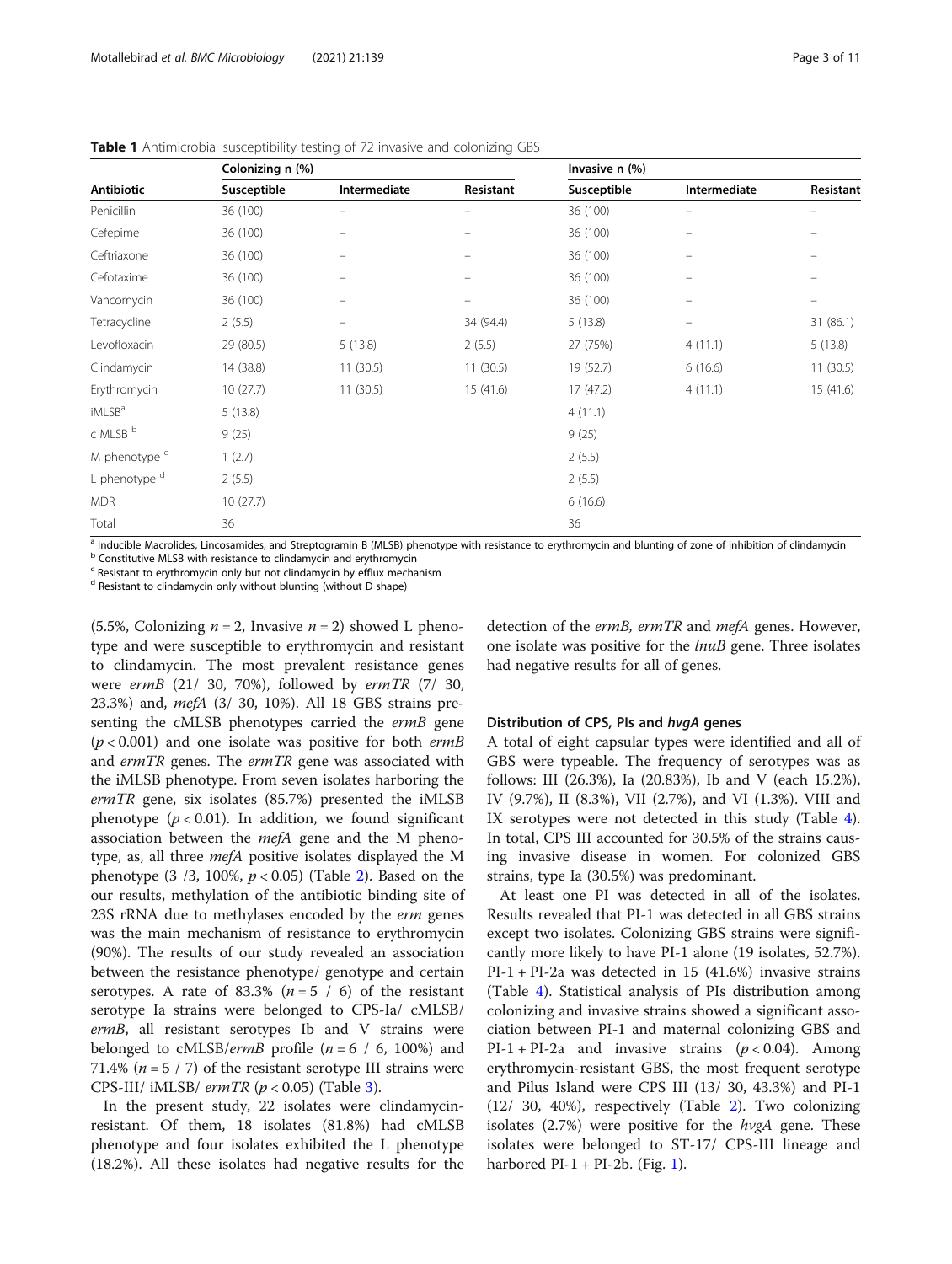<span id="page-3-0"></span>

| Strain name     | <b>GBS type</b> | Isolation<br>source                                                                                                                                | <b>CPS</b><br>type                    | <b>Pilus Island</b><br>type | Resistance<br>pattern                                            | Erythromycin<br>resistance phenotype | Resistance<br>genes | <b>ST</b> | CC |
|-----------------|-----------------|----------------------------------------------------------------------------------------------------------------------------------------------------|---------------------------------------|-----------------------------|------------------------------------------------------------------|--------------------------------------|---------------------|-----------|----|
| MS 1040         | Colonizing      | RVS <sup>e</sup>                                                                                                                                   | $\parallel \parallel$                 | $PI-1$                      | $E - C - T$                                                      | <b>CMLSB</b>                         | ermB                | 335       | 19 |
| MS 983          | Invasive        | Blood                                                                                                                                              | $\vee$                                | $PI-1 + PI-2b$              | E <sup>a</sup> -C <sup>b</sup> -T <sup>c</sup> -LEV <sup>d</sup> | cMLSB                                | ermB                | 335       |    |
| MS 422          | Invasive        | Blood                                                                                                                                              | $\mathbb{H}$                          | $PI-1 + PI-2b$              | E-T-LEV                                                          | <b>iMLSB</b>                         | ermTR               | 335       |    |
| MS 34           | Invasive        | Joint fluid                                                                                                                                        | Ш                                     | $PI-1 + PI-2a$              | E- T                                                             | <b>iMLSB</b>                         | ermTR               | 335       |    |
| MS 302          | Invasive        | Blood                                                                                                                                              | $\begin{array}{c} \hline \end{array}$ | $PI-1 + PI-2a$              | E- T                                                             | M                                    | mefA                | 335       |    |
| MS 161          | Invasive        | Blood                                                                                                                                              | $\  \ $                               | $PI-1 + PI-2b$              | E- T                                                             | M                                    | mefA                | 335       |    |
| MS 655          | Colonizing      | <b>RVS</b>                                                                                                                                         | $\vee$                                | $PI-1$                      | $E - C - T$                                                      | <b>CMLSB</b>                         | ermB                | 335       |    |
| MS <sub>5</sub> | Colonizing      | <b>RVS</b>                                                                                                                                         | $\begin{array}{c} \hline \end{array}$ | $PI-1 + PI-2b$              | E- T                                                             | <b>iMLSB</b>                         | ermB                | 335       |    |
| MS 334          | Invasive        | Blood                                                                                                                                              | V                                     | $PI-1 + PI-2a$              | E- C- T- LEV                                                     | cMLSB                                | $ermTR + ermB$      | 335       |    |
| <b>MSMOT</b>    | Invasive        | Blood                                                                                                                                              | $\begin{array}{c} \hline \end{array}$ | $PI-1$                      | $E - C$                                                          | cMLSB                                | ermB                | 335       |    |
| MS 135          | Invasive        | Blood                                                                                                                                              | $\mathsf{IV}$                         | $PI-1 + PI-2b$              | $E - C$                                                          | cMLSB                                | ermB                | 197       |    |
| MS 101          | Colonizing      | <b>RVS</b>                                                                                                                                         | $\begin{array}{c} \hline \end{array}$ | $PI-1$                      | E-T                                                              | <b>iMLSB</b>                         | ermTR               | 19        |    |
| MS 651          | Invasive        | Blood                                                                                                                                              | $\mathsf{lb}$                         | $PI-1 + PI-2b$              | $E - C$                                                          | <b>CMLSB</b>                         | ermB                | 19        |    |
| MS 300          | Invasive        | Blood                                                                                                                                              | VII                                   | $PI-1 + PI-2a$              | E- C- T- LEV                                                     | <b>CMLSB</b>                         | ermB                | 19        |    |
| MS 102          | Colonizing      | <b>RVS</b>                                                                                                                                         | Ib                                    | $PI-1 + PI-2b$              | E-LEV                                                            | <b>iMLSB</b>                         | ermB                | 43        | 12 |
| MS 663          | Colonizing      | <b>RVS</b>                                                                                                                                         | $\parallel$                           | $PI-1$                      | E- C- T- LEV                                                     | <b>CMLSB</b>                         | ermB                | 43        |    |
| MS 40           | Colonizing      | <b>RVS</b>                                                                                                                                         | la                                    | $PI-1 + PI-2a$              | E- C- T                                                          | <b>CMLSB</b>                         | ermB                | 43        |    |
| MS 68           | Colonizing      | <b>RVS</b>                                                                                                                                         | $\mathsf{IV}$                         | $PI-1$                      | $E - C - T$                                                      | cMLSB                                | ermB                | 43        |    |
| MS 949          | Invasive        | Peritoneal fluid                                                                                                                                   | VI                                    | $PI-1$                      | E                                                                | <b>iMLSB</b>                         | ermTR               | 43        |    |
| MS 278          | Invasive        | Plural fluid                                                                                                                                       | $\mathbb{H}$                          | $PI-1 + PI-2b$              | E- T                                                             | <b>iMLSB</b>                         | ermTR               | 12        |    |
| MS 865          | Invasive        | Joint fluid                                                                                                                                        | $\mathsf{lb}$                         | $PI-1$                      | $E - C - T$                                                      | cMLSB                                | ermB                | 12        |    |
| MS 816          | Invasive        | Blood                                                                                                                                              | Ш                                     | $PI-1$                      | $E - C - T$                                                      | cMLSB                                | ermB                | 12        |    |
| MS 305          | Colonizing      | <b>RVS</b>                                                                                                                                         | la                                    | $Pl-2b$                     | E- T                                                             | M                                    | mefA                | 12        |    |
| MS 358          | Invasive        | Blood                                                                                                                                              | la                                    | $PI-2b$                     | $E - C$                                                          | cMLSB                                | ermB                | 16        | 4  |
| MS 76           | Colonizing      | <b>RVS</b>                                                                                                                                         | Ш                                     | $PI-1 + PI-2a$              | E- T                                                             | <b>iMLSB</b>                         | ermB                | 163       | 23 |
| MS 326          | Colonizing      | <b>RVS</b>                                                                                                                                         | la                                    | $PI-1$                      | $E - C - T$                                                      | <b>CMLSB</b>                         | ermB                | 163       |    |
| MS 177          | Colonizing      | <b>RVS</b>                                                                                                                                         | la                                    | $PI-1$                      | E- C- T                                                          | cMLSB                                | ermB                | 163       |    |
| MS 120          | Colonizing      | <b>RVS</b>                                                                                                                                         | la                                    | $PI-1$                      | $E - C - T$                                                      | <b>CMLSB</b>                         | ermB                | 23        |    |
| MS 100          | Colonizing      | <b>RVS</b>                                                                                                                                         | $\begin{array}{c} \hline \end{array}$ | $PI-1 + PI-2b$              | Е                                                                | iMLSB                                | ermTR               | 17        | 17 |
| MS 136          | Colonizing      | <b>RVS</b>                                                                                                                                         | $\begin{array}{c} \hline \end{array}$ | $PI-1 + PI-2b$              | E-C                                                              | <b>CMLSB</b>                         | ermB                | 17        |    |
|                 |                 | <sup>a</sup> . Erythromycin, <sup>b</sup> . Clindamycin, <sup>c</sup> . Tetracycline, <sup>d</sup> . Levofloxacin. <sup>e</sup> Recto-vaginal swab |                                       |                             |                                                                  |                                      |                     |           |    |

Table 3 Distribution of resistance phenotypes and genotypes across serotypes among erythromycin-resistant GBS

| la      | Ib                | Ш                        | Ш              | IV                       | ٧       | VI                       | VII                      | <b>Total</b> |
|---------|-------------------|--------------------------|----------------|--------------------------|---------|--------------------------|--------------------------|--------------|
| 6(20)   | 3(10)             | 1(3.3)                   | 13 (43.3)      | 2(6.6)                   | 3(10)   | 1(3.3)                   | (3.3)                    | 30 (100)     |
| 5(23.8) | 3(14.2)           | 1(4.7)                   | 6(28.5)        | 2(9.5)                   | 3(14.2) | $\overline{\phantom{m}}$ | 1(2.8)                   | 21(70)       |
|         |                   |                          | 5(71.4)        | $\qquad \qquad -$        | 1(14.2) | 1(14.2)                  | $\overline{\phantom{m}}$ | 7(23.3)      |
| 1(33.3) | $\qquad \qquad -$ | $\qquad \qquad -$        | 2(66.6)        | $\overline{\phantom{0}}$ |         |                          | $\overline{\phantom{0}}$ | 3(10)        |
|         |                   |                          | $\overline{4}$ | $\mathcal{P}$            | 3       | $\overline{\phantom{0}}$ |                          | 18 (60)      |
| -       |                   | $\qquad \qquad =$        |                | $\overline{\phantom{0}}$ | -       |                          | $\overline{\phantom{m}}$ | 9(30)        |
|         | -                 | $\overline{\phantom{0}}$ |                | -                        |         |                          | $\qquad \qquad -$        | 3(10)        |
|         |                   |                          |                |                          |         |                          |                          |              |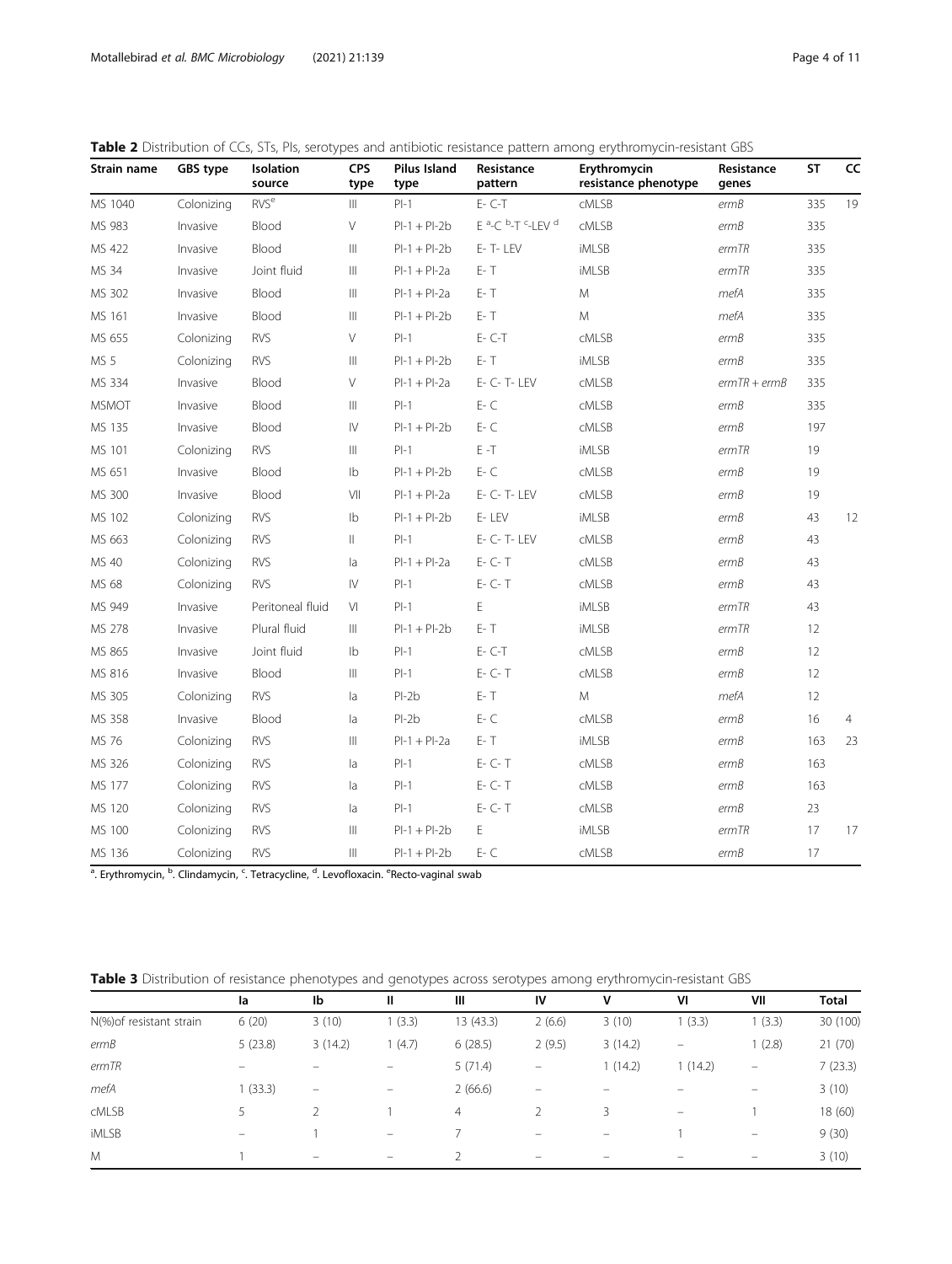<span id="page-4-0"></span>Motallebirad et al. BMC Microbiology (2021) 21:139 Page 5 of 11

Table 4 Distribution of capsular genotypes and pilus islands of 72 GBS isolates

| Capsular type | Colonizing | Invasive  | Total     |
|---------------|------------|-----------|-----------|
| la            | 11 (30.5)  | 4(11.1)   | 15 (20.8) |
| Ib            | 6(16.6)    | 5(13.8)   | 11(15.2)  |
| $\mathbb{I}$  | 2(5.5)     | 4(11.1)   | 6(8.3)    |
| Ш             | 8(22.2)    | 11 (30.5) | 19 (26.3) |
| $\mathsf{IV}$ | 3(8.3)     | 4(11.1)   | 7(9.7)    |
| $\vee$        | 6(16.6)    | 5(13.8)   | 11(15.2)  |
| VI            |            | 1(2.7)    | 1(1.3)    |
| VII           |            | 2(5.5)    | 2(2.7)    |
| VIII          |            |           |           |
| Pilus type    |            |           |           |
| $PI-1$        | 19 (52.7)  | 8(22.2)   | 27 (37.5) |
| $Pl-1+2a$     | 7(19.4)    | 15 (41.6) | 22 (30.5) |
| $Pl-1 + 2b$   | 9(25)      | 12 (33.3) | 21 (29.1) |
| $Pl-2b$       | 1(2.7)     | 1(2.7)    | 2(2.7)    |

# MLST

Analysis of 30 erythromycin-resistant GBS demonstrated the existence of different genetic lineages among strains expressing the same capsular genotype, PIs, and erythromycin- resistance genes. We identified nine different STs belonging to five CCs. CC-19 contained the highest number of erythromycin-resistant GBS identified in this study followed by CC-12, CC-23, CC-17, and CC-4 (Fig. [2](#page-6-0), Table [2](#page-3-0)). The most prevalent ST was ST-335 (10, 33.3%) followed by ST-43 (5, 16.6%), ST-12 (4, 13.3%), ST-163 and ST-19 (each 3, 10%), ST-17 (2, 6.6%), ST-23, ST-197 and ST-16 (each 1, 3.3%) (Fig. [1\)](#page-5-0). Phylogenic analysis of our STs in each CCs revealed a high similarity of genome composition among STs (Fig. [1](#page-5-0)). ST-335/ CPS-III was the dominant clone (7/ 30, 23.3%).

With regard to the source of isolates, the most prevalent ST and CPS among the invasive strains were ST-335 and CPS III, whereas in colonized strains in pregnant mothers were ST-43 and CPS Ia. Colonizing GBS had relatively higher diversity than invasive ones and were distributed between all five CCs, whereas invasive strains were not detected in CC-17 and CC-23 (Simpson index of diversity = 0.78 for colonizing GBS and 0.51 for invasive ones).

To facilitate comparison of the clonal distribution of macrolide resistance, an analysis of the combination of MLST-type and MLSB resistance gene has often been used as a rough marker for resistant clones in GBS. Our results revealed that all strains belonged to CC-23 and CC-4 carrying the ermB gene. While, in CC-19, nine strains (64.2%), in CC-12 six strains (66.6%), and in CC-17 one strain harbored the ermB gene. A number of 17 different lineages were identified in resistant GBS isolates that ST-335/ ermB ( $n = 6$ ) followed by ST-43/ermB  $(n = 4)$  were dominant.

# **Discussion**

In the present study, we sought to examine the prevalence of colonizing and invasive GBS in Iran, with a particular emphasis on capsular genotyping, determination of virulence genes profile, and antimicrobial resistance. Moreover, we used MLST to characterize erythromycinresistant GBS and their associated resistance genes, as well as explore phylogenetic relationships and clonality in the resistant bacterial population.

Colonization carries the risk of invasive GBS disease in babies (before or after birth), and pregnant/postnatal women. Burden of GBS invasive disease was estimated to be 319,000 infants in 2015, resulting in 90,000 deaths, at least 57,000 fetal infections/stillbirth, and up to 3.5 million preterm births [[18](#page-9-0)]. The prevalence of maternal colonization in the current study was 11%. The recent meta-analysis by Yektakooshali et al. showed the overall prevalence of maternal colonization in our country was 13.5% [\[19](#page-9-0)]. Worldwide around 18% of pregnant women are colonized by GBS (totaling over 21 million women each year) with a low rate of 8% in South Korea and 35% in South Africa [\[20](#page-9-0)].

In this study, the estimated incidence of invasive infections in non-pregnant women was 0.4 cases per 100,000. In England, Lamangi et al. found out of 21,376 clinical isolates, 62.5% belonged to invasive infection of nonpregnant adults and the incidence was 2.9 cases per 100, 000 [[21\]](#page-9-0). In Réunion Island, the incidence of invasive infections in non-pregnant adults was twofold that usually reported and 10.1 cases per 100,000 [[22](#page-9-0)]. Another study in Australia showed out of 663 invasive GBS, 58.8% were collected from non-pregnant women [[23\]](#page-9-0). GBS disease in the adults and elderly was not included in previous burden estimates, but is increasingly recognized public health issue, causing morbidity and mortality [\[24](#page-9-0)].

We identified resistance to erythromycin in a substantial number of the GBS strains (41.6%). The recent meta-analysis by Khademi et al. showed the overall rate of erythromycin resistance in Iran was 21%. This prevalence is lower than that reported rate in our study. In other parts of the world different results were reported; 20.7% in Spain [\[25](#page-9-0)], 40% in France [[26](#page-9-0)], 41.7% in Hungaria  $[27]$  $[27]$  $[27]$ , and 78.9% in China  $[28]$  $[28]$ . Regarding erythromycin resistance phenotype, our isolates had cMLSB phenotype in 60% of cases followed by iMLSB (30%) and M (10%). cMLSB phenotype was strongly related to the ermB gene, whereas most the iMLSB-GBS isolates harbored the *ermTR* gene and the M phenotype was associated with the mefA gene. In France, 46% of resistant isolates, had cMLSB phenotype/ ermB gene and 24.3% were M phenotype that all harbored *mefA* gene  $[26]$ . In another study, the cMLSB phenotype was related to the ermB gene, whereas the M phenotype was developed by the *ermA* gene and the *iMLSB* phenotype was dominant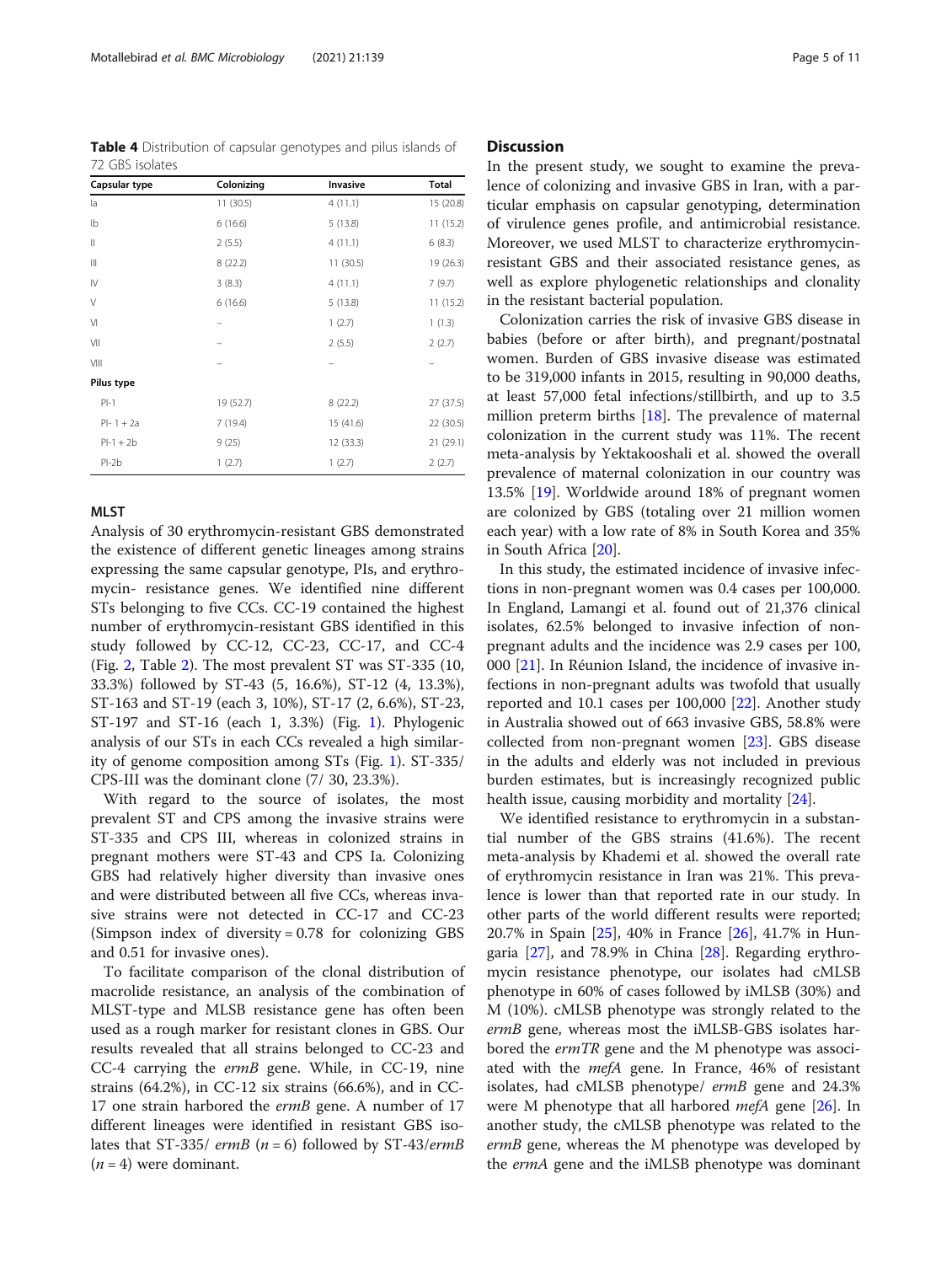[[29\]](#page-10-0). The efflux pump encoded by the *mefA* gene unable to pump out clindamycin and other lincosamides even in the presence of erythromycin. So strains harboring mefA gene cannot develop MLSB or L phenotype [\[30](#page-10-0)]. These data highlighted that the *erm* family genes are the predominant determinants responsible for resistance to erythromycin among GBS isolates [[31,](#page-10-0) [32\]](#page-10-0).

As aforementioned, 22 (30.5%) clindamycin-resistant GBS were identified in the present study. This prevalence is higher than that reported rate in Ethiopia (17.5%) [\[7](#page-9-0)], Spain (17.5%) [[25\]](#page-9-0) and UK (27%) [\[33](#page-10-0)], whereas it is lower than a report in China (76.8%) [\[28](#page-9-0)]. A meta-analysis performed in Iran notified that 26.8% of GBS strains obtained from pregnant women were detected as clindamycin-resistant [[34\]](#page-10-0). Most of the clindamycin-resistant isolates (81.8%) showed cMLSB

phenotype through the ermB gene. However, four isolates were L phenotype. One isolate was positive for the lnuB gene. Clindamycin resistance in three of our strains was not associated with either the mefA, ermB or ermTR, and lnuB genes. Such resistance in beta-hemolytic streptococci may be related to other resistanceassociated genes such as lnuA or erm and lsa genes family or mutations in ribosomal proteins [\[35,](#page-10-0) [36](#page-10-0)]. A previously studied experiment from Norway noted that all GBS isolates with L phenotype harbored the *lsaC* gene, on the other hand, this gene was not present in any of the tested isolates with MLSB or M phenotype [\[37](#page-10-0)]. Other studies from Korea and the USA, revealed that the *lnuB* gene was responsible for L phenotype among GBS isolates [\[36](#page-10-0), [38](#page-10-0)]. In China, among L phenotype isolates the *lnuB* gene was located in the multi-resistance

<span id="page-5-0"></span>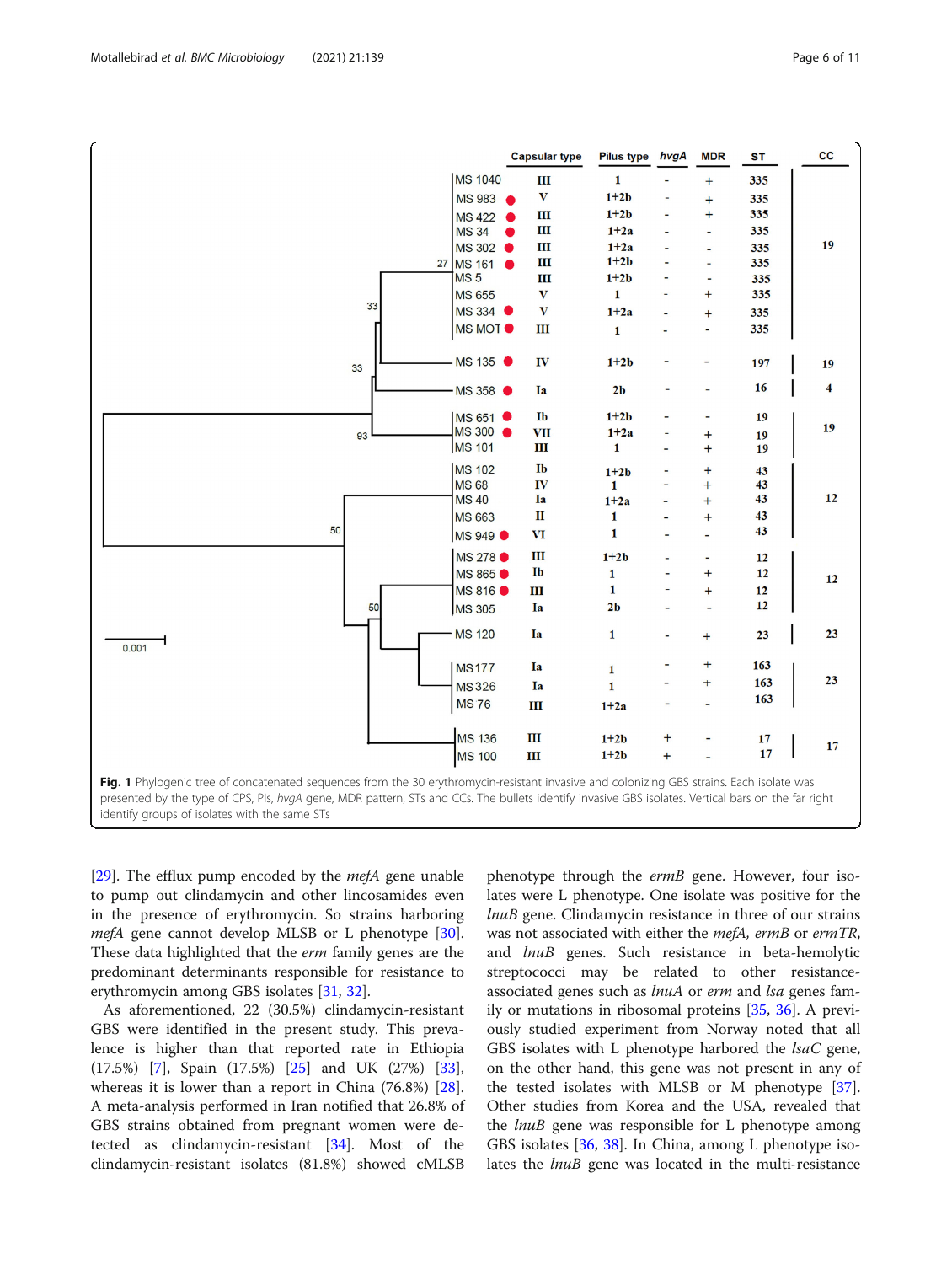<span id="page-6-0"></span>

gene cluster possibly acts as a composite transposon flanked by IS1216 and as a vehicle for the dissemination of multidrug resistance among GBS [\[39\]](#page-10-0).

According to the literature review, a significant association between antibiotic resistance and certain serotypes or STs has been found [[32,](#page-10-0) [40\]](#page-10-0). Although the small sample size of isolates is a limitation, colonizing and invasive erythromycin-resistant GBS isolates were distributed across multiple CCs. The majority of our erythromycinresistant isolates were ermB positive (70%) and belonged to CC-19/ ST-335/ CPS-III (23.3%), a one-allele variant of ST-19. The emergence of this lineage has previously been documented in several other countries. Such clonal distribution can have a rapid and major impact on resistance rates. ST-335 is an epidemic invasive GBS disease strain in Japan and is dominantly correlated with serotype III and erythromycin resistance (via mefA/E gene) [[41\]](#page-10-0). In another Asian country, South Korea, ST-335/III/ ermA was in relation to invasive infections in infants and erythromycin resistance [[42](#page-10-0)]. In Serbia ST-1/CPS-V and ST-23/ CPS-III were dominant clones among erythromycin- resistant strains [[43](#page-10-0)]. Binghuai et al. found a high prevalence of ST-17/ CPS-III among erythromycinresistant isolates [[28\]](#page-9-0). In Canada, Teatero et al. reported ST-1/CPS-V and ST-459/CPS-IV as dominant clones among macrolide -resistant strains [[44\]](#page-10-0). Our findings are in compliment with former studies in East Asian countries, South Korea and Japan. The results of the current study revealed a high prevalence of the ST-335/ermB (35.2%) and ST-43/ ermB (23.5%) lineages among 17 different clones in our region. Previous studies showed the multiclonal spread of the *erm* genes predominantly in ST-17/ ermB, ST-1/ermB, ST-23/ermB and ST-12/ermB clones [[37,](#page-10-0) [45,](#page-10-0) [46](#page-10-0)]. Our data showed that the erythromycin resistance genes were broadly distributed among different serotypes and STs, suggesting that the presence of these resistance genes among GBS populations may represent a consequence of multiple horizontal gene transfer events. Antimicrobial resistance spreading by conjugative transfer is less affected by herd immunity in the host population, and thus likely more challenging to combat [[47\]](#page-10-0). In a study in Norway Whole-genome sequencing of resistant beta-hemolytic streptococci revealed that the mobile genetic elements harboring the resistance determinants showed remarkable intra and inter-species similarities, suggesting dissemination of antimicrobial resistance predominantly through conjugative transfer rather than clonal expansion of resistant strains in GBS [[37\]](#page-10-0). The emergence of dominant clones continuously renders the phylogenetic landscape and is reflected in the fluctuating course of the resistance rates. The continued emergence of ST-335/ CPS-III lineage or other macrolide-resistant GBS would have obvious serious implications both for the formulation of treatment and prophylaxis recommendations and for the development of candidate GBS vaccines [[37\]](#page-10-0).

We found prevalent CPS were III, Ia, Ib, and, V. These findings are in agreement with previous studies in Portugal and China [[48,](#page-10-0) [49](#page-10-0)]. Nonetheless, in Japan VI and VIII, in Egypt V, in Mexico Ia and in the USA and Europe Ia, Ib, II, III, and, V were the most common serotypes [[17\]](#page-9-0). With respect to the source of GBS isolates, our results showed a high prevalence of CPS Ia in maternal colonization compared to invasive ones. A previous meta-analysis found CPS Ia to be the most frequent serotype contributing to maternal colonization and EOD in South America, United States, United Kingdom, and France. In contrast, in Asia, serotype Ib is well known for its association with Maternal colonization and EOD [[1\]](#page-9-0). Other studies have described that the most common maternal colonizing GBS serotypes globally were serotype III (25%) and Ia (19%) [\[24](#page-9-0)]. The distribution of serotypes among our invasive GBS was different and serotype III was more common. A meta-analysis by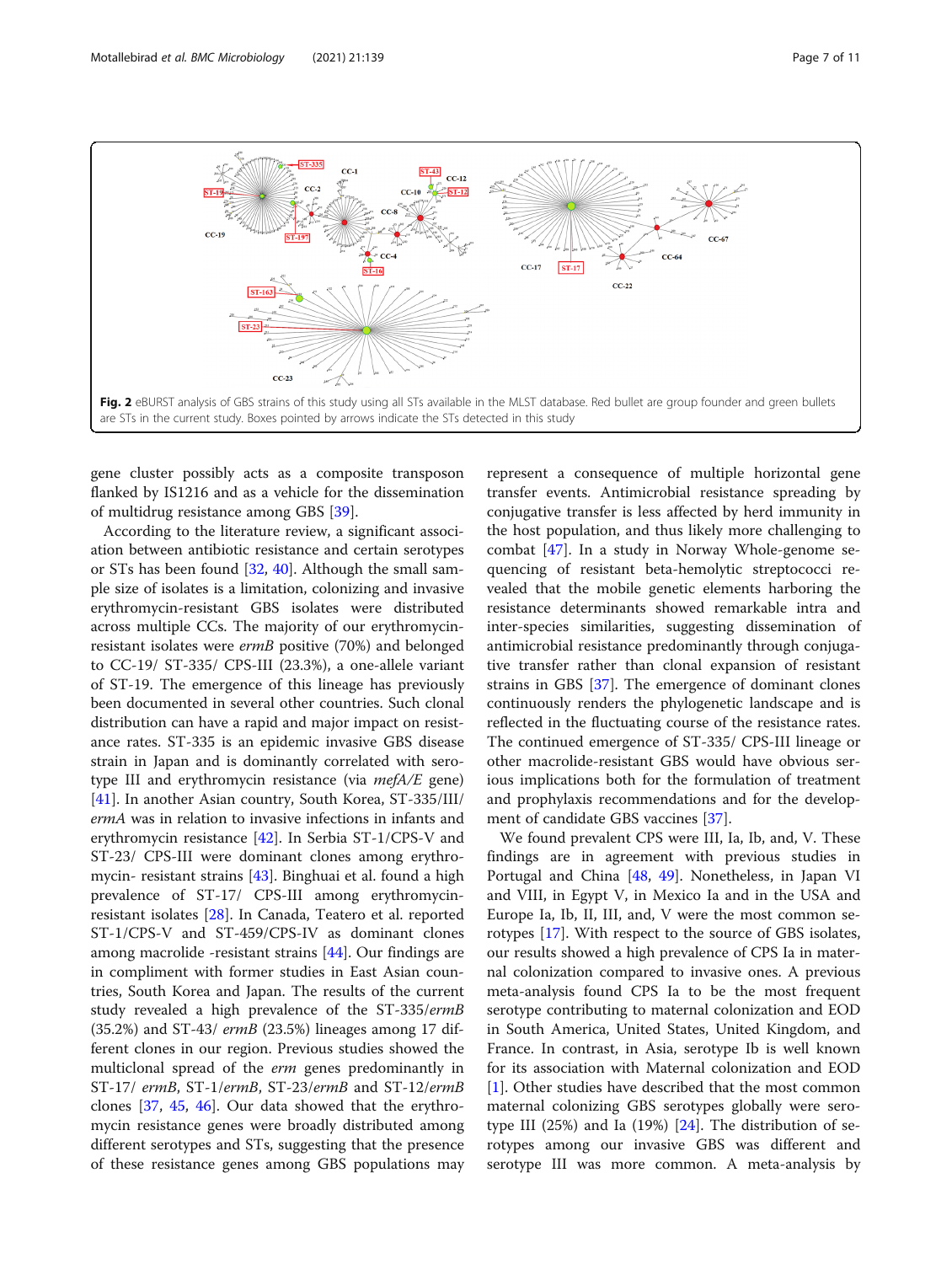Bianchi et al. showed that among non-pregnant adults with invasive infections serotype V was the most common with 25% followed by serotype Ia with 23% and serotype III with 11% [\[24\]](#page-9-0). In contrast, in African countries such as Egypt, Gabon and, Gambia and in North America serotype V was frequently recovered from maternal colonization [\[1](#page-9-0), [17](#page-9-0)]. In south-eastern Asia, serotypes VI to IX have a higher presence than in other regions, representing 31% of adults' invasive infections [[24\]](#page-9-0). To a lesser extent, we found that all serotypes VI and VII isolates (4%) were isolated from non-pregnant women with invasive infection.

Statistical analysis of the current study revealed a significant association between PIs types and GBS sources. However, we found no association between erythromycin resistance and PIs distribution. Based on the present study, a significant relationship was found between PI-1 with maternal colonization and PI-1 + PI-2a with invasive infection. Invasive isolates combination of PI-1 with one of the PI-2 variants was accounted for 75% of cases. Former studies confirmed a significant association between the distribution of PI types across phylogenetic lineages and sources [\[50](#page-10-0), [51\]](#page-10-0). Data about the distribution of PIs in our country is limited. Only two studies showed PI-1 + PI-2a as predominant PIs among invasive and non-invasive GBS isolated from adults [\[29,](#page-10-0) [52\]](#page-10-0). We found that the distribution of PIs was consistent with the studies performed in South Africa [\[51\]](#page-10-0) and China [[28\]](#page-9-0) but similar to the results of a study in Portugal [[53\]](#page-10-0).

Unfortunately, there is no detailed information about the genetic population structure of GBS isolates among adults in Iran. Only one study on the colonization of GBS in throat and external ear canals of neonates' population revealed three clonal complexes with the predominance of CC-19 followed by CC-10 and CC-1 and eight STs [[54](#page-10-0)]. The population structure of our isolates is somehow similar to other parts of the world, suggesting in our region, like other countries, few common human-specific clones have spread to all regions of the world [[15](#page-9-0), [16](#page-9-0), [50](#page-10-0), [55](#page-10-0)]. However, we also report CC-4/ST-16/ CPS Ia/ $ermB<sup>+</sup>$  as a rare erythromycin resistance- associated clone which can cause invasive infection in humans.

We found two strains belonging to CC-17/ ST-17/ CPS III/ PI-1+ PI-2b/ hvgA+ clone from two colonized mothers. The hvgA gene was distributed among several clones such as CC-1/ CPS-V, CC-17/ CPS-III, CC-17/ CPS-IV [\[44](#page-10-0)]. These clones were in association with maternal colonization or invasive infections in neonates and adults  $[44]$  $[44]$ . The  $hvgA$ -positive GBS isolated from infants were belonged to serotype III, while in adults and elderly were serotypes III, IV and, V [\[44\]](#page-10-0). ST-17/ CPS-III/ hvgA clone was most frequently reported from the neonates with invasive infections especially meningitis, whereas is rare among adults [[11](#page-9-0), [13](#page-9-0)]. Colonized mothers with ST-17/CPS III/  $h\nu gA^+$  clone, can act as reservoirs who can transmit the GBS to their babies during labor or through breast milk that may lead to EOD or LOD [[28,](#page-9-0) [56\]](#page-10-0).

# Conclusion

This study provided the first information on the population structure and genetic diversity of erythromycinresistant colonizing and invasive GBS strains among adults in Iran. Most the erythromycin-resistant strains have been linked with CC19. ST-335/CPS-III was the most common circulating clone in the resistant population of women in our region. The results of this study confirm that the use of penicillin as a drug of choice for prophylaxis and treatment of GBS infections in Iran is appropriate. Erythromycin and clindamycin should no longer be relied upon as an alternative agent for prophylaxis and treatment of GBS infections in Iran without susceptibility testing. The relatively high level of erythromycin resistance detected by us is worrisome, as, in the case of penicillin-allergic patients, clindamycin is the drug of choice for treatment and intrapartum antibiotic prophylaxis according to the CDC guidelines [[57](#page-10-0)]. If the isolate is resistant to clindamycin or D-test positive, then vancomycin is suggested. These results indicated the need for continuous monitoring of antimicrobial resistance for better management of preventive strategies in pregnant women and treatment of invasive infections.

# Materials and methods

# Bacterial isolates

From July 2016 to September 2018, in a cross-sectional study, a number of 72 GBS isolates including 36 colonizing and 36 invasive GBS strains were collected from pregnant and non-pregnant women who were referred to a teaching hospital in Isfahan, Iran. The Ethics Committee of Isfahan University of Medical Sciences approved this study, and the study was performed following the approved guideline (IR.MUI.REC.1396.3.125). The cases studied in this survey were healthy pregnant women being in the 35th–37th week of their gestation and nonpregnant women with invasive infections. Pregnant women were excluded if they had recently been treated for vaginal inflammation or infection and had used antibiotics within the last 4 weeks. According to Centers for Disease Control and Prevention (CDC) guidelines, after providing informed consent by participants, a rectovaginal specimen was collected using two cotton swabs from 327 pregnant women between the 35th–37th week of gestation from the middle third region of the vagina and in the rectum through the anal sphincter. Samples were placed in Amie's transport medium (Merck, Germany) and transferred to the laboratory. For isolation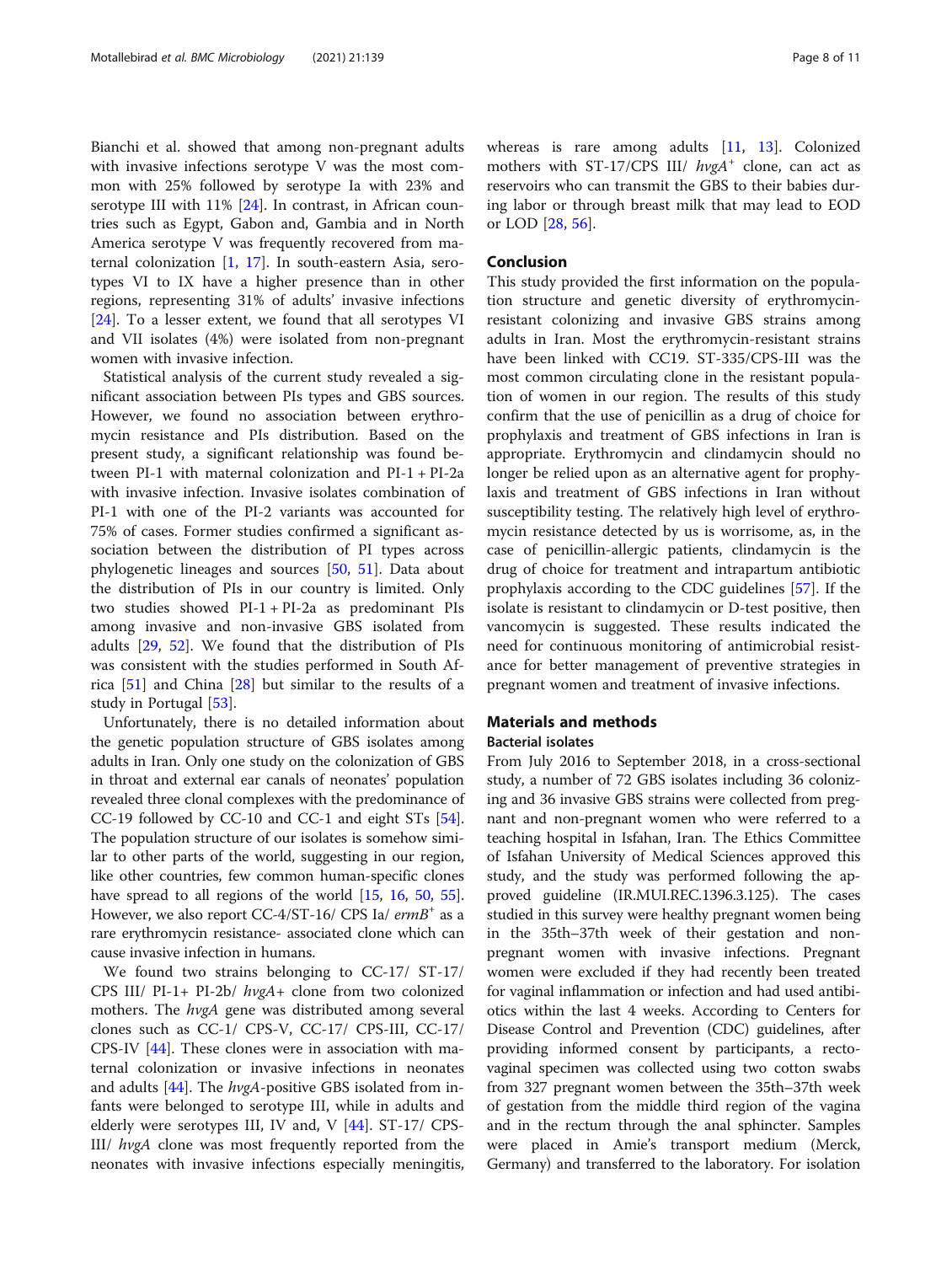and characterization of GBS, the samples were processed based on standard isolation procedures [\[57](#page-10-0)]. In summary, the swabs were put in a tube containing 3 ml of Todd-Hewitt broth (Hi-Media, India) supplemented with nalidixic acid (15 μg/mL), gentamicin (8 μg/mL) and 5% sheep blood. After overnight incubation, aliquots of broth media were then inoculated onto Trypticase Soy Agar (TSA) (Merck, Germany) with 5% sheep blood and incubated overnight at 37 °C [\[57\]](#page-10-0). Typical colonies of GBS were confirmed with conventional and molecular assays and isolates were stored at − 70 °C in Trypticase Soy Broth with 20% glycerol [\[44](#page-10-0)]. During the study period, from 88,000 non-pregnant women referred to the clinical laboratory of the hospital, a total number of 36 invasive GBS which had been isolated from sterile body fluids, included in the study.

#### Antibiotic susceptibility test

Based on the Clinical and Laboratory Standards Institute (CLSI) (2018 edition) [[58](#page-10-0)], disc diffusion method was utilized to determine the antimicrobial susceptibility patterns to nine antibiotics including clindamycin  $(2 \mu g)$ , vancomycin (30 μg), erythromycin (15 μg), penicillin (10 μg), tetracycline (30 μg), cefepime (30 μg), cefotaxime (30 μg), ceftriaxone (30 μg), and levofloxacin (5 μg); (MAST, Merseyside, UK). Multidrug resistance (MDR) was defined as the resistance of different classes tested in this study. The detection of erythromycin resistance phenotypes (constitutive and inducible MLSB (Macrolide-Lincosamide-Streptogramin B), M and L phenotypes) was done using the D-zone test as previously described [[59](#page-10-0)].

#### DNA extraction

Genomic DNAs of GBS isolates were extracted using a simple boiling method. In summary, a loopful of bacterial biomass was suspended in 300 μl of TSE buffer [100 mM Tris hydrochloride (pH 7.5), 25 mM EDTA, 1% SDS], and the suspension was heated at 95 °C for 20 min and centrifuged at 10000 g for 10 min. The supernatant was taken as DNA lysate and was kept at − 20 °C for the molecular assay [\[60\]](#page-10-0).

#### Molecular CPS genotyping

Molecular serotyping was performed using nine primer pairs for the detection of Ia-VIII capsular types as described previously  $[61]$  $[61]$ . A primer pair (dltS-F and dltS-R) targeting the GBS-specific *dltS* gene was also included as an internal positive control [[61\]](#page-10-0).

# Virulence gene detection

The distribution of PIs (PI-1, PI-2a, and PI-2b) and hvgA genes was determined using the specific primers and multiplex PCR reaction as already reported [[62,](#page-10-0) [63](#page-10-0)].

#### Detection of resistance genes

In order to determine specific erythromycin resistance genes, the PCR amplification of ermTR, ermB, and mefA genes was conducted for all 30 erythromycin-resistant GBS isolates [\[9](#page-9-0)]. Specific dltS gene was used as a positive internal control. In addition, all L phenotype clindamycin-resistant GBS isolates were surveyed for ermB, ermTR, mefA and lnuB genes using specific primers and PCR condition as previously described [[64](#page-10-0)].

## **MLST**

A total of 30 erythromycin-resistant strains (15 colonizing and 15 invasive isolates) were subjected to MLST. Primers and PCR conditions for amplification of seven housekeeping genes of GBS were implemented as described by Manning [\[55\]](#page-10-0). MLST analysis was performed by submitting the obtained DNA sequences to the online MLST database available at [http://mlst.net.http://](http://mlst.net.http://pubmlst.org) [pubmlst.org.](http://mlst.net.http://pubmlst.org) Clonal complexes (CCs) were determined using the program e-BURST v3 based on related STs (<https://www.phyloviz.net/goeburst/>). The phylogenetic tree was inferred by using MEGA 8 software [\[65](#page-10-0)] according to the UPGMA method with high bootstrapping value to investigate the relatedness of STs with antibiotic resistance, PIs genes, and capsular serotypes.

#### Statistical analysis

The SPSS Statistics (IBM SPSS Statistics for Windows, V.20.) were used for statistical analysis. To assess if any clonal complex, capsular serotype, and PIs are associated with colonizing or invasive isolates, the distribution of each clonal complex was examined against random distribution by utilizing the Pearson chi-square test. Association between clonal complex and capsular serotype or PIs distributions was assessed by applying Fisher's exact test. Differences were considered statistically significant at  $p < 0.05$ .

Simpson's index of diversity was used to quantify the clonal diversity between the colonizing and invasive isolates studied.

#### Abbreviations

GBS: Group B Streptococci; PI: Pilus Island; CPS: Capsular Poly Saccharide; ST: Sequence Type; CC: Clonal Complex; MLST: Multi-Locus Sequence Typing; RVS: Recto-vaginal swab; MDR: Multi-Drug Resistant

#### Acknowledgements

We would like to thank the deputy vice-chancellor for research affairs of Isfahan University of Medical Sciences.

#### Authors' contributions

All authors contributed to the study conception and design. Material preparation, data collection and analysis were performed by T. M, D. Sh, S. J, B. NE and A. Gh. The first draft of the manuscript was written by T. M and Sh. M, H. F and B. NE commented on previous versions of the manuscript. All authors read and approved the final manuscript.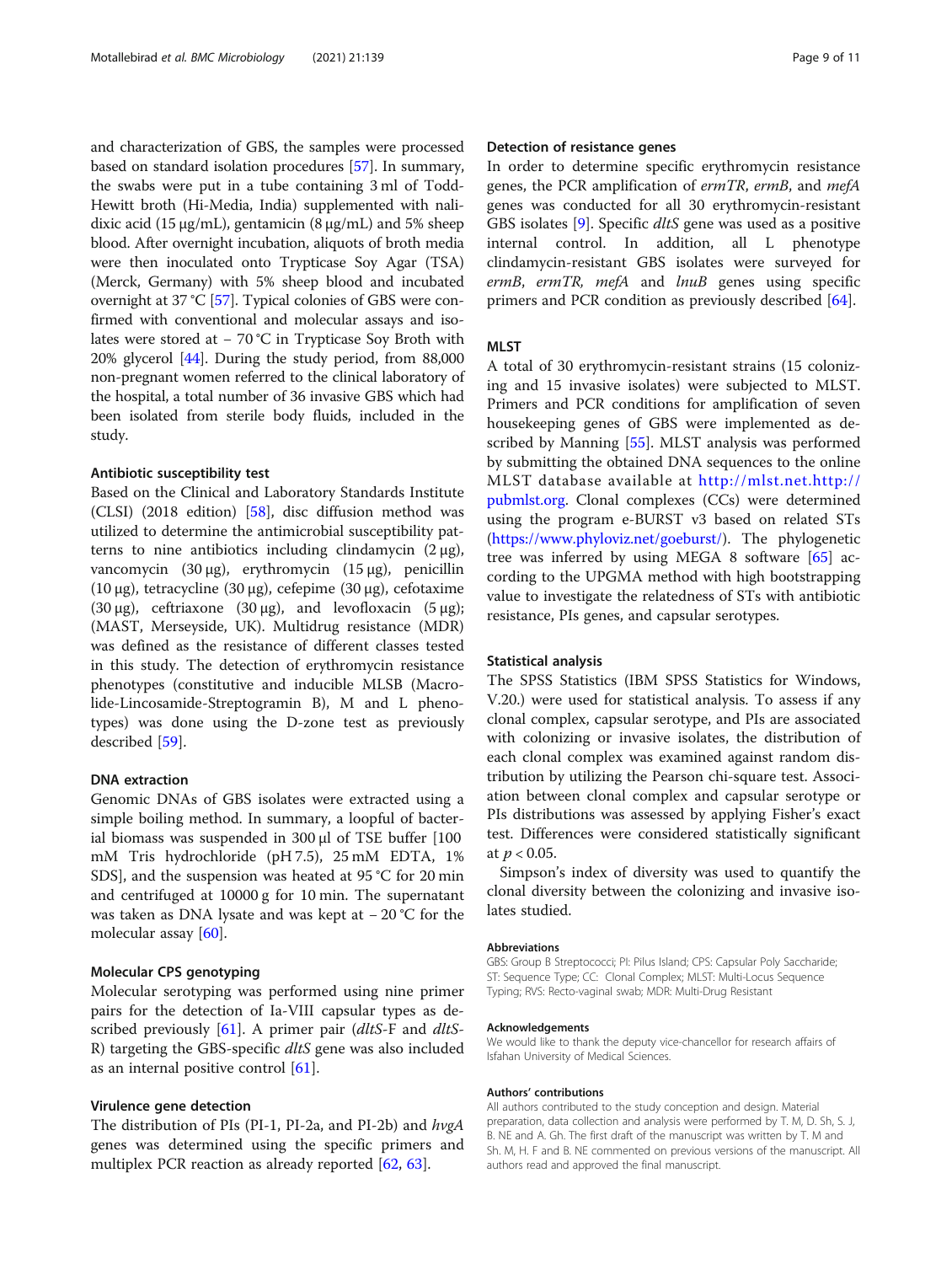#### <span id="page-9-0"></span>Funding

This study was funded by Isfahan University of Medical Sciences (Grant Number: 396125).

#### Availability of data and materials

Data are available as request to the corresponding author.

#### **Declarations**

#### Ethics approval and consent to participate

The Ethics Committee of Isfahan University of Medical Sciences approved this study, and the study was performed in accordance with the approved guidelines. Before participating, all pregnant women signed an informed consent form regarding the goals of the study and the willingness to participate. For invasive GBS isolates, we did not have human participants and the study used bacteria isolated from clinical samples in the clinical microbiology laboratory.

#### Consent for publication

Not applicable.

#### Competing interests

The authors declare that they have no conflict of interest.

#### Author details

<sup>1</sup>Department of Microbiology, School of Medicine, Isfahan University of Medical Sciences, Hezar-Jerib Street, Isfahan, Iran. <sup>2</sup>Department of Gynecology and Obstetrics, Al-Zahra university Hospital, Isfahan University of Medical Sciences, Isfahan, Iran. <sup>3</sup>Infectious disease and tropical medicine research center, Isfahan University of Medical Sciences, Isfahan, Iran.

#### Received: 11 January 2021 Accepted: 6 April 2021 Published online: 04 May 2021

#### References

- Furfaro LL, Chang BJ, Payne MS. Perinatal Streptococcus agalactiae epidemiology and surveillance targets. Clin Microbiol Rev. 2018;31(4): e00049–18.
- 2. Smith E, Khan M, Reingold A, Watt J. Group B Streptococcus infections of soft tissue and bone in California adults, 1995–2012. Epidemiol Infect. 2015; 143(15):3343–50. <https://doi.org/10.1017/S0950268815000606>.
- 3. Moltó-García B, del Carmen L-MM, Cuadros-Moronta E, Rodríguez-Granger J, Sampedro-Martínez A, Rosa-Fraile M, et al. Molecular characterization and antimicrobial susceptibility of hemolytic Streptococcus agalactiae from postmenopausal women. Maturitas. 2016;85:5–10. [https://doi.org/10.1016/j.ma](https://doi.org/10.1016/j.maturitas.2015.11.007) [turitas.2015.11.007](https://doi.org/10.1016/j.maturitas.2015.11.007).
- 4. Chiu N-C. Prevention of group B Streptococcus infection. Pediatr Neonatol. 2019;60(3):233–4. <https://doi.org/10.1016/j.pedneo.2019.04.008>.
- 5. Turrentine MA, Ramirez MM, Mastrobattista JM. Cost-effectiveness of universal prophylaxis in pregnancy with prior group B streptococci colonization. Infect Dis Obstet Gynecol. 2009;2009:1–11. [https://doi.org/1](https://doi.org/10.1155/2009/934698) [0.1155/2009/934698.](https://doi.org/10.1155/2009/934698)
- 6. Lopes E, Fernandes T, Machado MP, Carriço JA, Melo-Cristino J, Ramirez M, et al. Increasing macrolide resistance among Streptococcus agalactiae causing invasive disease in non-pregnant adults was driven by a single capsular-transformed lineage, Portugal, 2009 to 2015. Eurosurveillance. 2018; 23(21):1700473.
- 7. Gizachew M, Tiruneh M, Moges F, Adefris M, Tigabu Z, Tessema B. Streptococcus agalactiae from Ethiopian pregnant women; prevalence, associated factors and antimicrobial resistance: alarming for prophylaxis. Ann Clin Microbiol Antimicrob. 2019;18(1):3. [https://doi.org/10.1186/s12941-](https://doi.org/10.1186/s12941-019-0303-3) [019-0303-3](https://doi.org/10.1186/s12941-019-0303-3).
- 8. Lu B, Chen X, Wang J, Wang D, Zeng J, Li Y, et al. Molecular characteristics and antimicrobial resistance in invasive and noninvasive group B Streptococcus between 2008 and 2015 in China. Diagn Microbiol Infect Dis. 2016;86(4):351–7. <https://doi.org/10.1016/j.diagmicrobio.2016.08.023>.
- Sutcliffe J, Grebe T, Tait-Kamradt A, Wondrack L. Detection of erythromycinresistant determinants by PCR. Antimicrob Agents Chemother. 1996;40(11): 2562–6. <https://doi.org/10.1128/AAC.40.11.2562>.
- 10. Johri AK, Paoletti LC, Glaser P, Dua M, Sharma PK, Grandi G, et al. Group B Streptococcus: global incidence and vaccine development. Nat Rev Microbiol. 2006;4(12):932–42. <https://doi.org/10.1038/nrmicro1552>.
- 11. Le Doare K, Heath PT. An overview of global GBS epidemiology. Vaccine. 2013;31:D7–D12. <https://doi.org/10.1016/j.vaccine.2013.01.009>.
- 12. Slotved H-C, Hoffmann S. Evaluation of procedures for typing of group B Streptococcus: a retrospective study. PeerJ. 2017;5:e3105. [https://doi.org/10.](https://doi.org/10.7717/peerj.3105) [7717/peerj.3105.](https://doi.org/10.7717/peerj.3105)
- 13. Tazi A, Disson O, Bellais S, Bouaboud A, Dmytruk N, Dramsi S, et al. The surface protein HygA mediates group B Streptococcus hypervirulence and meningeal tropism in neonates. J Exp Med. 2010;207(11):2313–22. [https://](https://doi.org/10.1084/jem.20092594) [doi.org/10.1084/jem.20092594](https://doi.org/10.1084/jem.20092594).
- 14. Margarit I, Rinaudo CD, Galeotti CL, Maione D, Ghezzo C, Buttazzoni E, et al. Preventing bacterial infections with pilus-based vaccines: the group B Streptococcus paradigm. J Infect Dis. 2009;199(1):108–15. [https://doi.org/10.1](https://doi.org/10.1086/595564) [086/595564.](https://doi.org/10.1086/595564)
- 15. Jones N, Bohnsack JF, Takahashi S, Oliver KA, Chan M-S, Kunst F, et al. Multilocus sequence typing system for group B Streptococcus. J Clin Microbiol. 2003;41(6):2530–6. [https://doi.org/10.1128/JCM.41.6.2530-253](https://doi.org/10.1128/JCM.41.6.2530-2536.2003) [6.2003](https://doi.org/10.1128/JCM.41.6.2530-2536.2003).
- 16. Da Cunha V, Davies MR, Douarre P-E, Rosinski-Chupin I, Margarit I, Spinali S, et al. Streptococcus agalactiae clones infecting humans were selected and fixed through the extensive use of tetracycline. Nat Commun. 2014;5(1): 4544. <https://doi.org/10.1038/ncomms5544>.
- 17. Shabayek S, Spellerberg B. Group B streptococcal colonization, molecular characteristics, and epidemiology. Front Microbiol. 2018;9:437. [https://doi.](https://doi.org/10.3389/fmicb.2018.00437) [org/10.3389/fmicb.2018.00437](https://doi.org/10.3389/fmicb.2018.00437).
- 18. Seale AC, Bianchi-Jassir F, Russell NJ, Kohli-Lynch M, Tann CJ, Hall J, et al. Estimates of the burden of group B streptococcal disease worldwide for pregnant women, stillbirths, and children. Clin Infect Dis. 2017;65(suppl\_2):S200–S19.
- 19. YektaKooshali MH, Hamidi M, Tousi SMTR, Nikokar I. Prevalence of group B Streptococcus colonization in Iranian pregnant women: a systematic review and meta-analysis. Int J Reprod BioMed. 2019;16(12):731–44. [https://doi.](https://doi.org/10.18502/ijrm.v16i12.3679) [org/10.18502/ijrm.v16i12.3679.](https://doi.org/10.18502/ijrm.v16i12.3679)
- 20. Russell NJ, Seale AC, O'Driscoll M, O'Sullivan C, Bianchi-Jassir F, Gonzalez-Guarin J, et al. Maternal colonization with group B Streptococcus and<br>serotype distribution worldwide: systematic review and meta-analyses. Clin Infect Dis. 2017;65(suppl\_2):S100–S11.
- 21. Lamagni TL, Keshishian C, Efstratiou A, Guy R, Henderson KL, Broughton K, et al. Emerging trends in the epidemiology of invasive group B streptococcal disease in England and Wales, 1991–2010. Clin Infect Dis. 2013;57(5):682–8. <https://doi.org/10.1093/cid/cit337>.
- 22. Camuset G, Picot S, Jaubert J, Borgherini G, Ferdynus C, Foucher A, et al. Invasive group B streptococcal disease in non-pregnant adults, Réunion Island, 2011. Int J Infect Dis. 2015;35:46–50. [https://doi.org/10.1](https://doi.org/10.1016/j.ijid.2015.04.006) [016/j.ijid.2015.04.006.](https://doi.org/10.1016/j.ijid.2015.04.006)
- 23. Zhao Z, Kong F, Zeng X, Gidding H, Morgan J, Gilbert G. Distribution of genotypes and antibiotic resistance genes among invasive Streptococcus agalactiae (group B Streptococcus) isolates from Australasian patients belonging to different age groups. Clin Microbiol Infect. 2008;14(3):260–7. <https://doi.org/10.1111/j.1469-0691.2007.01914.x>.
- 24. Bianchi-Jassir F, Paul P, To K-N, Carreras-Abad C, Seale AC, Jauneikaite E, et al. Systematic review of Group B Streptococcal capsular types, sequence types and surface proteins as potential vaccine candidates. Vaccine. 2020;38 (43):6682-94.
- 25. López Y, Parra E, Cepas V, Sanfeliú I, Juncosa T, Andreu A, et al. Serotype, virulence profile, antimicrobial resistance and macrolide-resistance determinants in Streptococcus agalactiae isolates in pregnant women and neonates in Catalonia, Spain. Enferm Infecc Microbiol Clin (English ed). 2018; 36(8):472–7. <https://doi.org/10.1016/j.eimc.2017.08.006>.
- 26. Bergal A, Loucif L, Benouareth D, Bentorki A, Abat C, Rolain J-M. Molecular epidemiology and distribution of serotypes, genotypes, and antibiotic resistance genes of Streptococcus agalactiae clinical isolates from Guelma, Algeria and Marseille, France. Eur J Clin Microbiol Infect Dis. 2015;34(12): 2339–48. <https://doi.org/10.1007/s10096-015-2487-6>.
- 27. Kardos S, Tóthpál A, Laub K, Kristóf K, Ostorházi E, Rozgonyi F, et al. High prevalence of group B Streptococcus ST17 hypervirulent clone among nonpregnant patients from a Hungarian venereology clinic. BMC Infect Dis. 2019;19(1):1–10.
- 28. Lu B, Wu J, Chen X, Gao C, Yang J, Li Y, et al. Microbiological and clinical characteristics of group B Streptococcus isolates causing materno-neonatal